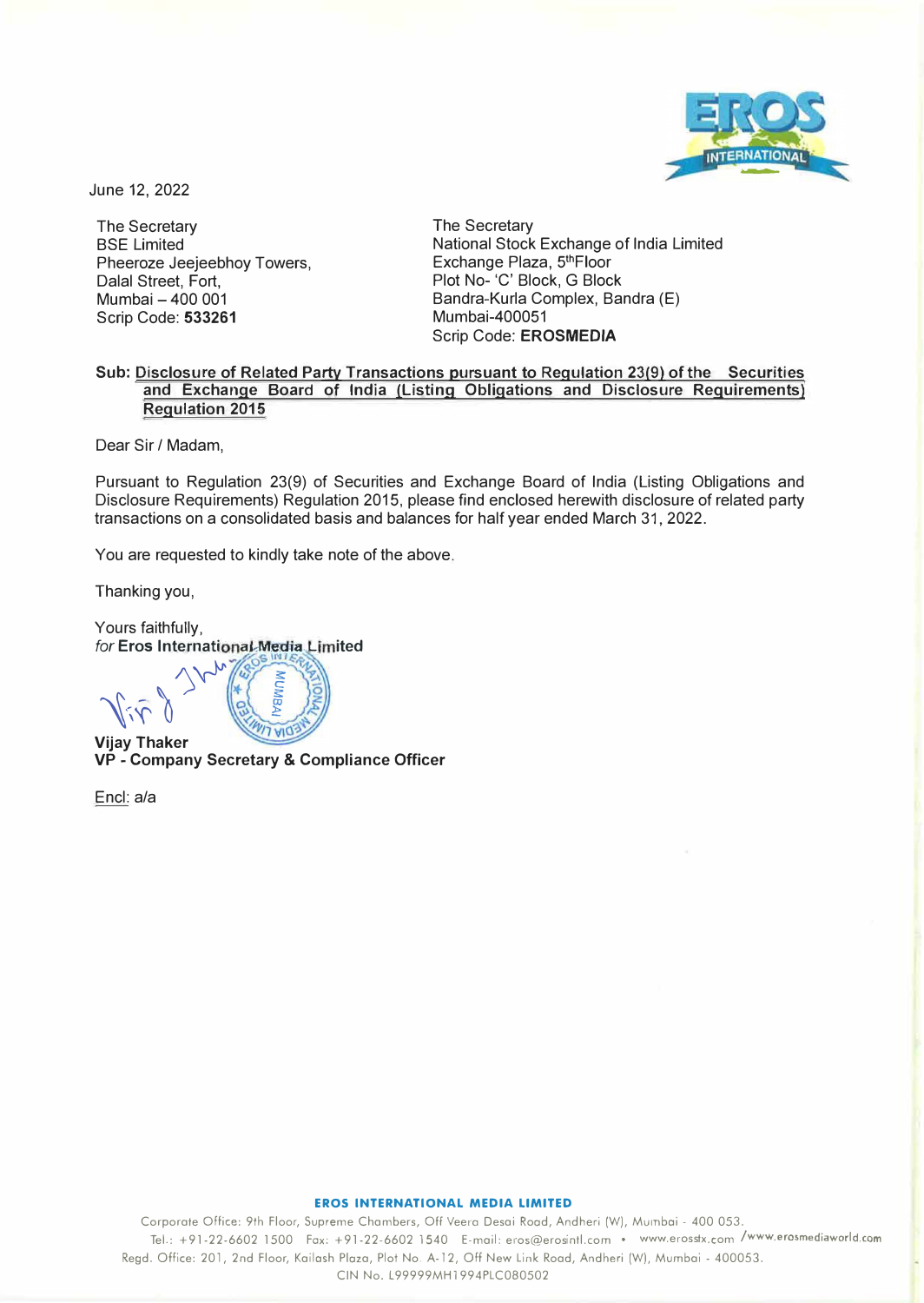## **Disclosure of consolidated Related Party Transactions for six months ended March 31, 2022**

Additional disclosure of related party transactions - applicable only in case the related party transaction relates to loans,<br>inter-corporate deposits, advances or investments made or given by the listed entity/subsidiary.

|          |                                                                                      |     |                                               |     |                                                                                               |                                                                        |                                                                                         |                                                                        | isclosed only once, during the reporting period when such transaction was undertaken |                                                                          |                                                                                                                                   |             |                                                                    |                                                                         |            |                       |                                                                                                      |  |
|----------|--------------------------------------------------------------------------------------|-----|-----------------------------------------------|-----|-----------------------------------------------------------------------------------------------|------------------------------------------------------------------------|-----------------------------------------------------------------------------------------|------------------------------------------------------------------------|--------------------------------------------------------------------------------------|--------------------------------------------------------------------------|-----------------------------------------------------------------------------------------------------------------------------------|-------------|--------------------------------------------------------------------|-------------------------------------------------------------------------|------------|-----------------------|------------------------------------------------------------------------------------------------------|--|
| S.<br>No | Details of the party (listed<br>entity /subsidiary) entering<br>into the transaction |     | Details of the counterparty                   |     |                                                                                               | Type of related party<br>transaction                                   | Value of the<br>related party<br>transaction a<br>approved by<br>the audit<br>committee | Value of<br>transaction<br>during the<br>reporting<br>period<br>Amount | In case monies are due to<br>either party as a result of the<br>transaction          |                                                                          | In case any financial indebtedness is<br>incurred to make or give loans, inter-<br>corporate deposits, advances or<br>investments |             |                                                                    | Details of the loans, inter-corporate deposits, advances or investments |            |                       |                                                                                                      |  |
|          | Name                                                                                 | PAN | Name                                          | PAN | <b>Relationship of the</b><br>counterparty with the<br>listed entity or its<br>subsidiary     | Amount<br>(in Lakhs)                                                   | (in Lakhs)                                                                              | Opening<br>balance as<br>on 01 Oct<br>2021                             | Closing<br>balance as on<br>31 March,<br>2022                                        | Nature of<br>indebtedness (loan/<br>issuance of debt/ any<br>other etc.) |                                                                                                                                   | Cost Tenure | Nature (loan/<br>advance/<br>intercorporate<br>deposit/ investment | Interest<br>Rate (%)                                                    | Tenur<br>e | Secured/<br>unsecured | Purpose for which the funds<br>will be utilised by the<br>ultimate recipient of funds<br>(end usage) |  |
|          | Eros International<br>Media Limited                                                  |     | Eros Worldwide FZ LLC                         |     | Enterprises are able to Sale of film rights<br>exercise significant<br>influence              |                                                                        | 25,000.00                                                                               | 8,033.10                                                               |                                                                                      |                                                                          |                                                                                                                                   |             |                                                                    |                                                                         |            |                       |                                                                                                      |  |
|          | 2 Eros International<br>Media Limited                                                |     | Eros Worldwide FZ LLC                         |     | Enterprises are able to<br>exercise significant<br>influence                                  | Re-imbursement of<br>administrative expense -<br>Received              |                                                                                         | 34.96                                                                  |                                                                                      |                                                                          |                                                                                                                                   |             |                                                                    |                                                                         |            |                       |                                                                                                      |  |
|          | 3 Eros International<br>Media Limited                                                |     | Eros Worldwide FZ LLC                         |     | Enterprises are able to<br>exercise significant<br>influence                                  | Advance from Customer                                                  |                                                                                         | 3,022.07                                                               |                                                                                      |                                                                          |                                                                                                                                   |             |                                                                    |                                                                         |            |                       |                                                                                                      |  |
|          | 4 Eros International<br>Media Limited                                                |     | Eros Worldwide FZ LLC                         |     | Enterprises are able to<br>exercise significant<br>influence                                  | <b>Trade Receivables</b>                                               |                                                                                         |                                                                        | 34,176.00                                                                            | 40,645.18                                                                |                                                                                                                                   |             |                                                                    |                                                                         |            |                       |                                                                                                      |  |
|          | 5 Eros International<br>Media Limited                                                |     | Eros Worldwide FZ LLC                         |     | Enterprises are able to<br>exercise significant                                               | Long Term Loans and<br>advances - Payable                              |                                                                                         | $\overline{\phantom{a}}$                                               | 311.07                                                                               | 3,333.14                                                                 |                                                                                                                                   |             |                                                                    |                                                                         |            |                       |                                                                                                      |  |
|          | 6 Copsale Limited                                                                    |     | Eros Worldwide FZ LLC                         |     | influence<br>Enterprises are able to<br>exercise significant                                  | Interest income                                                        | 27,500.00                                                                               | 2,649.06                                                               |                                                                                      |                                                                          |                                                                                                                                   |             |                                                                    |                                                                         |            |                       |                                                                                                      |  |
|          | 7 Copsale Limited                                                                    |     | Eros Worldwide FZ LLC                         |     | influence<br>Enterprises are able to<br>exercise significant<br>influence                     | Recovery of trade advances/<br>loans given                             |                                                                                         | 3.59                                                                   |                                                                                      |                                                                          |                                                                                                                                   |             |                                                                    |                                                                         |            |                       |                                                                                                      |  |
|          | 8 Copsale Limited                                                                    |     | Eros Worldwide FZ LLC                         |     | Enterprises are able to<br>exercise significant                                               | Long Term Loans and<br>advances - Receivable                           |                                                                                         |                                                                        | 83,498.00                                                                            | 88,133.20                                                                |                                                                                                                                   |             |                                                                    |                                                                         |            |                       |                                                                                                      |  |
|          | 9 Digicine                                                                           |     | Eros Worldwide FZ LLC                         |     | influence<br>Enterprises are able to Advances/loans taken<br>exercise significant<br>nfluence |                                                                        | 25.00                                                                                   | 10.31                                                                  |                                                                                      |                                                                          |                                                                                                                                   |             |                                                                    |                                                                         |            |                       |                                                                                                      |  |
|          | 10 Digicine                                                                          |     | Eros Worldwide FZ LLC                         |     | Enterprises are able to                                                                       | Trade & Other payables                                                 |                                                                                         |                                                                        | 2,894.00                                                                             | 2,971.00                                                                 |                                                                                                                                   |             |                                                                    |                                                                         |            |                       |                                                                                                      |  |
|          | 11 Eros International                                                                |     | Eros International Limited,                   |     | Associate Company                                                                             | Sale of film rights                                                    | 6,309.00                                                                                | 6,308.88                                                               |                                                                                      |                                                                          |                                                                                                                                   |             |                                                                    |                                                                         |            |                       |                                                                                                      |  |
|          | Media Limited<br>12 Eros International                                               |     | Jnited Kingdom<br>Eros International Limited, |     | Associate Company                                                                             | <b>Trade Receivables</b>                                               |                                                                                         |                                                                        | 2,225.63                                                                             | 8,652.66                                                                 |                                                                                                                                   |             |                                                                    |                                                                         |            |                       |                                                                                                      |  |
|          | Media Limited<br>13 Eros International                                               |     | Jnited Kingdom<br>Eros International Limited, |     | Associate Company                                                                             | Trade & Other payables                                                 |                                                                                         | $\sim$                                                                 | 286.19                                                                               | 292.80                                                                   |                                                                                                                                   |             |                                                                    |                                                                         |            |                       |                                                                                                      |  |
|          | Media Limited<br>14 ErosNow Private                                                  |     | United Kingdom<br>Eros International Limited, |     | Associate Company                                                                             | Advances/loans given                                                   | 700.00                                                                                  | 1.22                                                                   | $\sim$                                                                               | $\sim$                                                                   |                                                                                                                                   |             |                                                                    |                                                                         |            |                       |                                                                                                      |  |
|          | .imited<br>15 ErosNow Private                                                        |     | Jnited Kingdom<br>Eros International Limited, |     | Associate Company                                                                             | Recovery of Advances/loans                                             | 700.00                                                                                  | 223.18                                                                 | $\sim$                                                                               | $\sim$                                                                   |                                                                                                                                   |             |                                                                    |                                                                         |            |                       |                                                                                                      |  |
|          | .imited<br>16 ErosNow Private                                                        |     | Jnited Kingdom<br>Eros International Limited, |     | Associate Company                                                                             | <b>i</b> ven<br>Long Term Loans and                                    |                                                                                         | $\overline{\phantom{a}}$                                               | 223.85                                                                               | 1.24                                                                     |                                                                                                                                   |             |                                                                    |                                                                         |            |                       |                                                                                                      |  |
|          | Limited                                                                              |     | Jnited Kingdom                                |     |                                                                                               | advances - Receivable                                                  |                                                                                         |                                                                        |                                                                                      |                                                                          |                                                                                                                                   |             |                                                                    |                                                                         |            |                       |                                                                                                      |  |
|          | 17 Eros International<br><b>Films Private Limited</b>                                |     | Eros International Limited,<br>United Kingdom |     | Associate Company                                                                             | Short term loans and<br>advances - Receivable                          |                                                                                         | $\sim$                                                                 | 54.36                                                                                | 55.61                                                                    |                                                                                                                                   |             |                                                                    |                                                                         |            |                       |                                                                                                      |  |
|          | 18 Eros International<br><b>Films Private Limited</b>                                |     | Eros International Limited,<br>Jnited Kingdom |     | Associate Company                                                                             | Advance from Customer                                                  |                                                                                         | $\sim$                                                                 | 10.68                                                                                | 10.93                                                                    |                                                                                                                                   |             |                                                                    |                                                                         |            |                       |                                                                                                      |  |
|          | 19 Eros International<br>Media Limited                                               |     | Eros International USA Inc,<br><b>JSA</b>     |     | Associate Company                                                                             | Sale of film rights                                                    | 2,854.00                                                                                | 2,854.02                                                               |                                                                                      |                                                                          |                                                                                                                                   |             |                                                                    |                                                                         |            |                       |                                                                                                      |  |
|          | 20 Eros International<br>Media Limited                                               |     | Eros International USA Inc,<br><b>JSA</b>     |     | Associate Company                                                                             | <b>Trade Receivables</b>                                               |                                                                                         |                                                                        |                                                                                      | 2,884.22                                                                 |                                                                                                                                   |             |                                                                    |                                                                         |            |                       |                                                                                                      |  |
|          | 21 Eros International<br>Media Limited                                               |     | Eros Digital FZ LLC                           |     | Associate Company                                                                             | Revenue attributable                                                   | 5,000.00                                                                                | $-0.33$                                                                |                                                                                      |                                                                          |                                                                                                                                   |             |                                                                    |                                                                         |            |                       |                                                                                                      |  |
|          | 22 Eros International                                                                |     | Eros Digital FZ LLC                           |     | Associate Company                                                                             | Reimbursement of                                                       |                                                                                         | 715.33                                                                 |                                                                                      |                                                                          |                                                                                                                                   |             |                                                                    |                                                                         |            |                       |                                                                                                      |  |
|          | Media Limited<br>23 Eros International                                               |     | Eros Digital FZ LLC                           |     | Associate Company                                                                             | Administrative / other<br>Trade Receivables                            |                                                                                         | $\sim$                                                                 | 4,818.21                                                                             | 5,649.42                                                                 |                                                                                                                                   |             |                                                                    |                                                                         |            |                       |                                                                                                      |  |
|          | Media Limited<br>24 Eros International                                               |     | Eros Digital FZ LLC                           |     | Associate Company                                                                             | Trade & Other payables                                                 |                                                                                         |                                                                        | 18,774.64                                                                            | 19,208.46                                                                |                                                                                                                                   |             |                                                                    |                                                                         |            |                       |                                                                                                      |  |
|          | Media Limited<br>25 Eros International                                               |     | Eros Digital FZ LLC                           |     | Associate Company                                                                             | Other Current Liabilities                                              |                                                                                         |                                                                        | 14.35                                                                                | 14.68                                                                    |                                                                                                                                   |             |                                                                    |                                                                         |            |                       |                                                                                                      |  |
|          | <b>Films Private Limited</b><br>26 ErosNow Private                                   |     | Eros Digital FZ LLC                           |     | Associate Company                                                                             | Revenue attributable                                                   | 5,000.00                                                                                | (3, 109)                                                               |                                                                                      | $\sim$                                                                   |                                                                                                                                   |             |                                                                    |                                                                         |            |                       |                                                                                                      |  |
|          | Limited<br>27 ErosNow Private                                                        |     | Eros Digital FZ LLC                           |     | Associate Company                                                                             | Reimbursement of                                                       | 4,000.00                                                                                | 2,972                                                                  | $\sim$                                                                               |                                                                          |                                                                                                                                   |             |                                                                    |                                                                         |            |                       |                                                                                                      |  |
|          | Limited<br>28 ErosNow Private                                                        |     |                                               |     |                                                                                               | Administrative / other                                                 |                                                                                         | 171.07                                                                 |                                                                                      |                                                                          |                                                                                                                                   |             |                                                                    |                                                                         |            |                       |                                                                                                      |  |
|          | Limited<br>29 ErosNow Private                                                        |     | Eros Digital FZ LLC                           |     | Associate Company                                                                             | Reimbursement of<br>Administrative / other<br><b>Trade Receivables</b> |                                                                                         |                                                                        |                                                                                      |                                                                          |                                                                                                                                   |             |                                                                    |                                                                         |            |                       |                                                                                                      |  |
|          | Limited                                                                              |     | Eros Digital FZ LLC                           |     | Associate Company                                                                             |                                                                        |                                                                                         | $\sim$                                                                 | 143.53                                                                               | $\sim$                                                                   |                                                                                                                                   |             |                                                                    |                                                                         |            |                       |                                                                                                      |  |
|          | 30 ErosNow Private<br>Limited                                                        |     | Eros Digital FZ LLC                           |     | Associate Company                                                                             | Trade & Other payables                                                 |                                                                                         | $\sim$                                                                 | 3,221.47                                                                             | 5,515.51                                                                 |                                                                                                                                   |             |                                                                    |                                                                         |            |                       |                                                                                                      |  |
|          | 31 Eros International<br>Media Limited                                               |     | <b>Eros Digital Private Limited</b>           |     | Associate Company                                                                             | Interest - Paid                                                        | 100.00                                                                                  | 27.46                                                                  |                                                                                      |                                                                          |                                                                                                                                   |             |                                                                    |                                                                         |            |                       |                                                                                                      |  |
|          | 32 Eros International<br>Media Limited                                               |     | Eros Digital Private Limited                  |     | Associate Company                                                                             | Long Term Loans and<br>advances - Payable                              |                                                                                         | $\overline{\phantom{a}}$                                               | 646.64                                                                               | 671.36                                                                   |                                                                                                                                   |             |                                                                    |                                                                         |            |                       |                                                                                                      |  |
|          | 33 Eros International<br>Media Limited                                               |     | Mr. Sunil Lulla                               |     | Key Managerial<br>Personnel                                                                   | Salary and Perquisites                                                 | 600.20                                                                                  | 257.23                                                                 |                                                                                      | $\sim$                                                                   |                                                                                                                                   |             |                                                                    |                                                                         |            |                       |                                                                                                      |  |
|          | 34 Eros International                                                                |     | Mr. Sunil Lulla                               |     | Key Managerial                                                                                | Rent Paid                                                              | 348.00                                                                                  | 174.00                                                                 | $\overline{\phantom{a}}$                                                             | $\overline{\phantom{a}}$                                                 |                                                                                                                                   |             |                                                                    |                                                                         |            |                       |                                                                                                      |  |
|          | Media Limited                                                                        |     |                                               |     | Personnel                                                                                     |                                                                        |                                                                                         |                                                                        |                                                                                      |                                                                          |                                                                                                                                   |             |                                                                    |                                                                         |            |                       |                                                                                                      |  |